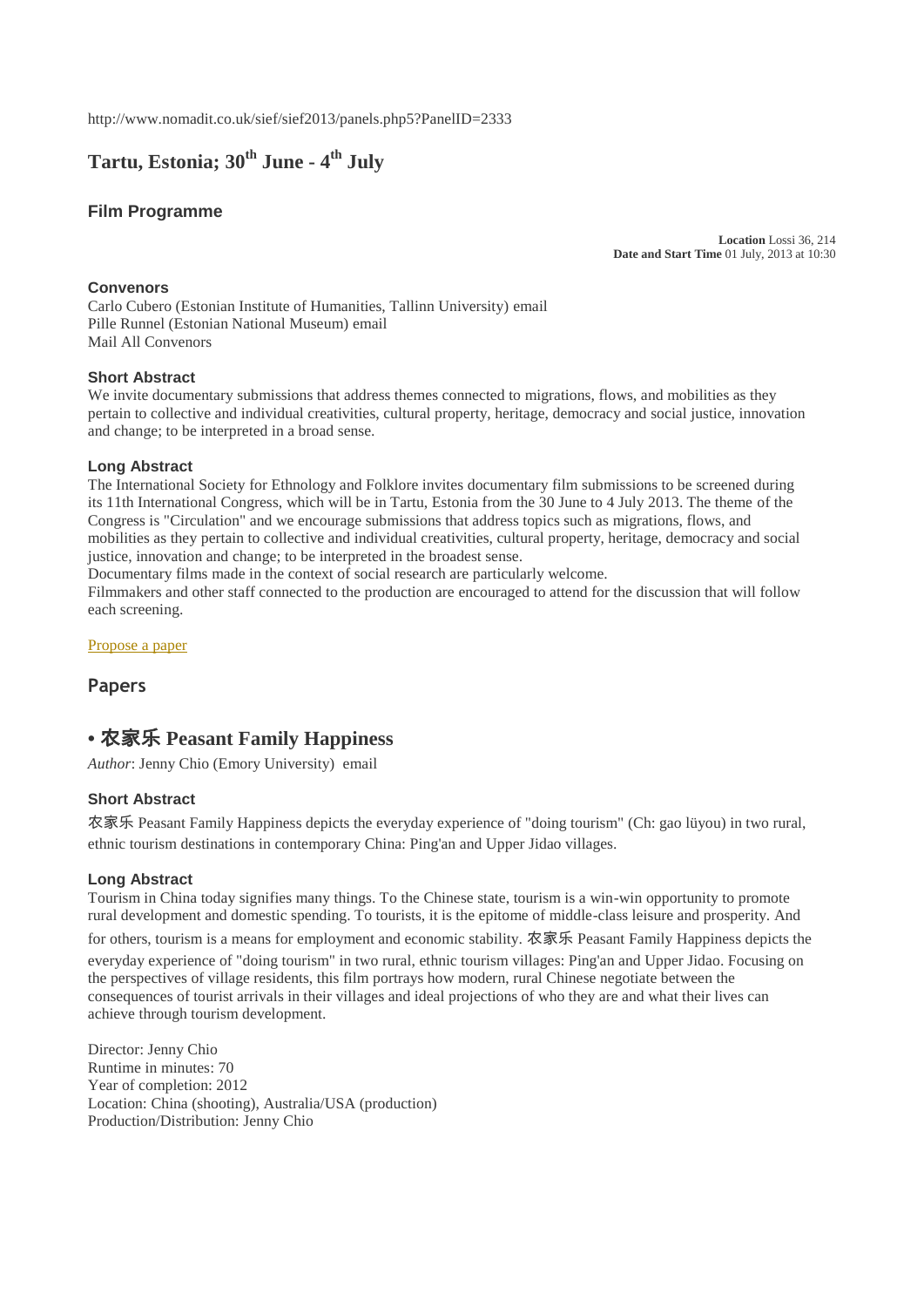## **• Mujeres Pa'lante (Women Moving Forward)**

*Author*: Tanja Wol Sorensen email

#### **Short Abstract**

There are more than 500,000 domestic workers living in Spain today. The large majority are migrant women from Latin American countries.Through the stories of three Latin American women living in Barcelona we get an insight into the reality of being a migrant woman and a domestic worker in Spain today.

#### **Long Abstract**

There are more than 500,000 domestic workers living in Spain today. The large majority are migrant women from Latin American countries.

This documentary is a collaboration between the organisation Mujeres Pa´lante (Women Forwards) and the anthropologist Tanja Wol, that visually creates a portrait of Latin American migrant women living in Barcelona. Through the stories of three Latin American women living in Barcelona, who all form part of the Mujeres Pa´lante association, we get an insight into the reality of being a migrant woman and a domestic worker in Spain today. We meet Pilar, a young single mother from El Salvador, who for several years worked as a live-in domestic worker, where she experienced both physical and psychological abuse by the family she worked for. After raising her own family, Ramona migrated to Spain to work as a domestic worker, which has given her a freedom and independence she could not find in Uruguay. Finally, Lety from Mexico has dedicated her new life in Barcelona to help other female migrants gain a voice in society. Through their own words, we learn about their motivations for crossing oceans to live in Catalonia, and why they choose to keep living outside of their native country. Despite the discrimination and abuse they experience, these women are actively trying to improve the rights and conditions for themselves and for others.

## **• "We Remember! We Commemorate!"**

*Author*: Terje Anepaio (Estonian National Museum) email

#### **Short Abstract**

The documentary is devoted to historical memory and focuses on the question who and how preserve the experience of Stalinist repressions in the memory of Estonian society today, and who will do it in the future. Director: Terje Anepaio; Maido Selgmäe Estonian National Museum 2011

#### **Long Abstract**

The 20th century has remained in the memory of Estonian people as an extremely contradictory one; it embraces the birth of the statehood, its destruction and regaining of independence.

The documentary "We Remember! We Commemorate!" is devoted to historical memory and focuses on the question who and how preserve the experience of Stalinist repressions in the memory of Estonian society today, and who will do it in the future.

This film is a result of the audiovisual documentation project launched by the Estonian National Museum in 2008 (project team: research fellow Terje Anepaio, head of the film and video studio Maido Selgmäe). The aim of the project was to focus on the community of people repressed by the 20th century totalitarian regimes in Estonia, asking what is a community's memory work, its practice and forms like in the e-Estonia of the early 21st century. The cooperation partner of the ENM was the Memento Rakvere Association.

Throughout one year (2008-2009) we followed with a film camera all the smaller and bigger undertakings of the Memento Rakvere Association.

The project resulted in approximately forty hours of recorded material in the audiovisual archive of the ENM. The 53-minute-long documentary that was made on the basis of the project materials provides one of the possible answers to the question how we could pass on experience and memories to the future.

Director: Terje Anepaio; Maido Selgmäe Duration: 53 min Year of production: 2011 Location: Estonia Production/distribution: Estonian National Museum Language: Estonian Subtitles: English/Russian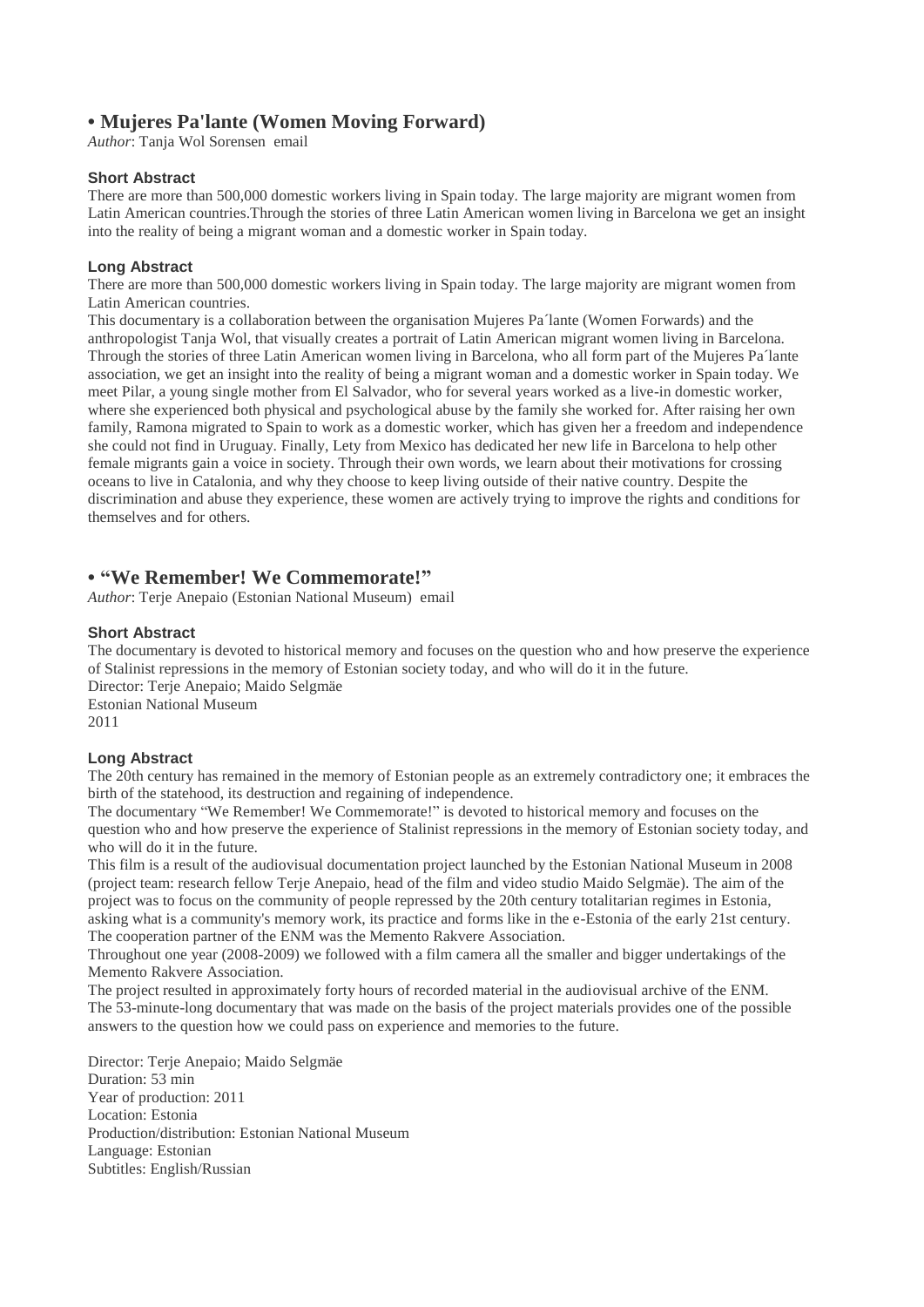## **• The Bay of Plenty**

*Author*: Sjoerd van Grootheest (UKZN (formerly)) email

#### **Short Abstract**

The Bay of Plenty

#### **Long Abstract**

The beachfront in Durban, South Africa has been an important fishing site for decades. In advance of the World Cup 2010, the piers were closed to the general public and fishermen for renovation. After the upgrades were finished, the public was allowed back onto the piers: the fishermen, many of them reliant on fishing for their income, were not. This film follows four fishermen, all part of a larger movement resisting their exclusion from the Durban beachfront. It shows how they (try to) engage with media and local government in the context of the World Cup held in South Africa. They are efforts by the subaltern to speak, but the degree to which they are heard or not is to be seen.

### **• Toku Fenua - My Island**

*Author*: Martin Zinggl email

#### **Short Abstract**

TOKU FENUA takes us on a journey into the South Pacific and offers a glimpse of life on the remote island of Niulakita (Tuvalu). It lets us participate in the daily routines of three islanders; their dreams and concerns and shows the problems that people in such a harsh environment are exposed to.

#### **Long Abstract**

TOKU FENUA is a documentary that takes the viewer on an extraordinary journey into the heart of the South Pacific. The film offers a glimpse of how life looks like on the remote island of Niulakita (Tuvalu). Tuvalu is comprised of nine low lying coral atoll islands. With its 11.000 inhabitants and a total land mass of 26 square kilometers, the Polynesian nation is the fourth smallest country in the world. In 1978 Tuvalu, formerly known as Ellice Islands, gained independence from the British Empire.

Socio-economic problems including overpopulation, high unemployment and lack of educational opportunities have already led to the outward migration of a quarter of Tuvalu's popluation, primarily to New Zealand. Because no Tuvaluan island rises more than five metres above sea level, the tiny nation also faces serious threats due to climate change and rising sea levels.

Niulakita, the southernmost of the Tuvalu group, is often described as the smallest, most isolated inhabited island in the world with only 47 Tuvaluans living on 0,4 square kilometers. The director spent several months on Niulakita undertaking an anthropological fieldwork for his master's thesis.

TOKU FENUA lets us closely participate in the daily routines of three islanders; their dreams and concerns. It also shows the problems that people on the other side of the world, in such a harsh environment, are exposed to.

Director: Martin Zinggl, Austria 2011, 29 minutes, Tuvaluan/English with English subtitles [Download PDF of paper](http://www.mecon.nomadit.co.uk/pub/conference_epaper_download.php5?PaperID=14834&MIMEType=application/pdf)

## **• Much Ado About Knotting**

*Authors*: Geetika Narang Abbasi email Anandana Kapur email

#### **Short Abstract**

Matchmaking is both India's favourite pastime as well as a national obsession. 'Much Ado About Knotting' is a lighthearted chronicle of the predicament of getting married that almost every Indian faces.

#### **Long Abstract**

Born into a society obsessed with marriages, a young girl, a not-so-young man and an NRI (Non-Resident Indian) couple are compelled by tradition to look for matches via classifieds, matchmaking bureaus and websites. Confronted with innumerable criteria that determine who is acceptable and who isn't, they question themselves and their choices. As they introspect, the melee of the matchmaking industry continues. At every turn, there are service providers who are ready to snoop, style and solicit potentials on their behalf. People are searching for the ideal one endlessly and the oft-heard question is - When are you getting married? 'Much Ado About Knotting' is a lighthearted chronicle of this very predicament that almost every Indian faces.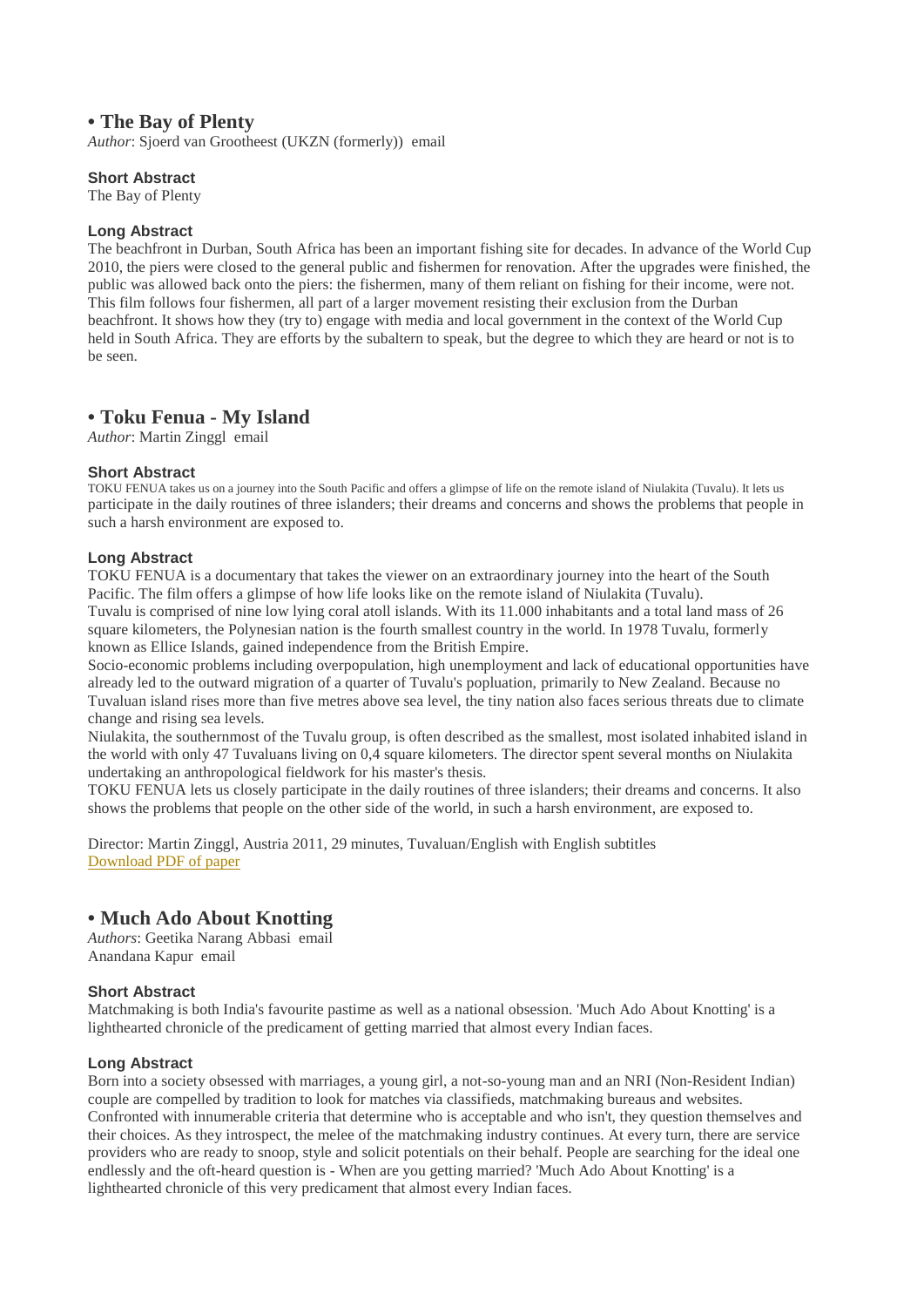Directed by: Geetika Narang Abbasi and Anandana Kapur Produced by: Rajiv Mehrotra (for Public Service Broadcasting Trust)

Director of Photography: Yasir Abbasi Music: Ashhar Farooqui Edited by: Geetika Narang Abbasi Country: India Year of Production: 2012 Running Time: 55 minutes Language(s): English and Hindi Subtitles: English Colour/Black & White: Colour Aspect Ratio: 16:9 Sound: Stereo

## **• My Bangalore: Portraits from Hakki Pikki Colony**

*Author*: Pankaj H Gupta email

#### **Short Abstract**

This is an ethnography of hunting & gathering tribe that migrated out of their home in the forests due to the dominant conservation ethic, and offers a voice to a displaced tribe as it learns to live in a global city.

#### **Long Abstract**

In the 1970s, a number of tiger and wildlife reserves were created in India in the process of which the indigenous people living in the forests were evicted. The Hakki Pikki was one such tribe. For several decades, they wandered from place to place in search of a new home. A small group landed up in the periphery of western Bangalore, and along with other homeless people, formed a settlement that came to be called the Hakki Pikki Colony. The film is an ethnography of four families from this slum, told entirely in their own voices - their histories, present conditions of living and livelihoods, their memories and aspirations as they cope to survive on the margins of an emerging global city.

## **• The Chairman and the Lions**

*Author*: Peter Biella (San Francisco State University) email

#### **Short Abstract**

The Maasai leader of a Tanzanian village battles many lions that threaten his community — corrupt lawyers, land grabbers, migration and lack of education. Chairman Frank Ikoyo's new ideas reveal the current world of Maasai burdened with problems that traditional practices are unable to overcome.

#### **Long Abstract**

The Chairman and the Lions presents a biography of Frank Kaipai Ikoyo, a charismatic Ilparakuyo Maasai who, at thirty three, is the leader of his Tanzanian village. As Chairman, Frank battles many lions that threaten his community - corrupt lawyers, land grabbers, exploitative contracts, migration, and lack of education. Frank's life provides a glimpse into the current world of Maasai - full of cattle and ritual but also burdened with problems that traditional practices cannot overcome. A new demand has arisen for literate, world-savvy leaders, and Frank, like other indigenous chairmen, understands education to be a double-edged sword, a contradiction between modern knowledge and indigenous identity. Frank advocates schooling as the most necessary step toward self-determination in his village, despite the fact that it can produce "educated criminals." The film also depicts vignettes of Frank's other duties as Chairman - interrogating spies in a law case against the legitimacy of his village, fighting exploitive contracts, and protecting his community's forest against illegal clear-cutting for agricultural production. Frank also promotes the reemergence of old rituals. In doing so, he solicits the help of a renowned elder to train young warriors in the art of lion hunting.

DVD NTSC; 47 MINUTES, MAA AND SWAHILI WITH ENGLISH SUBTITLES; DIRECTED BY PETER BIELLA, 80 NORWOOD AVE., KENSINGTON, CA, USA 94707; TEL 510-620-4129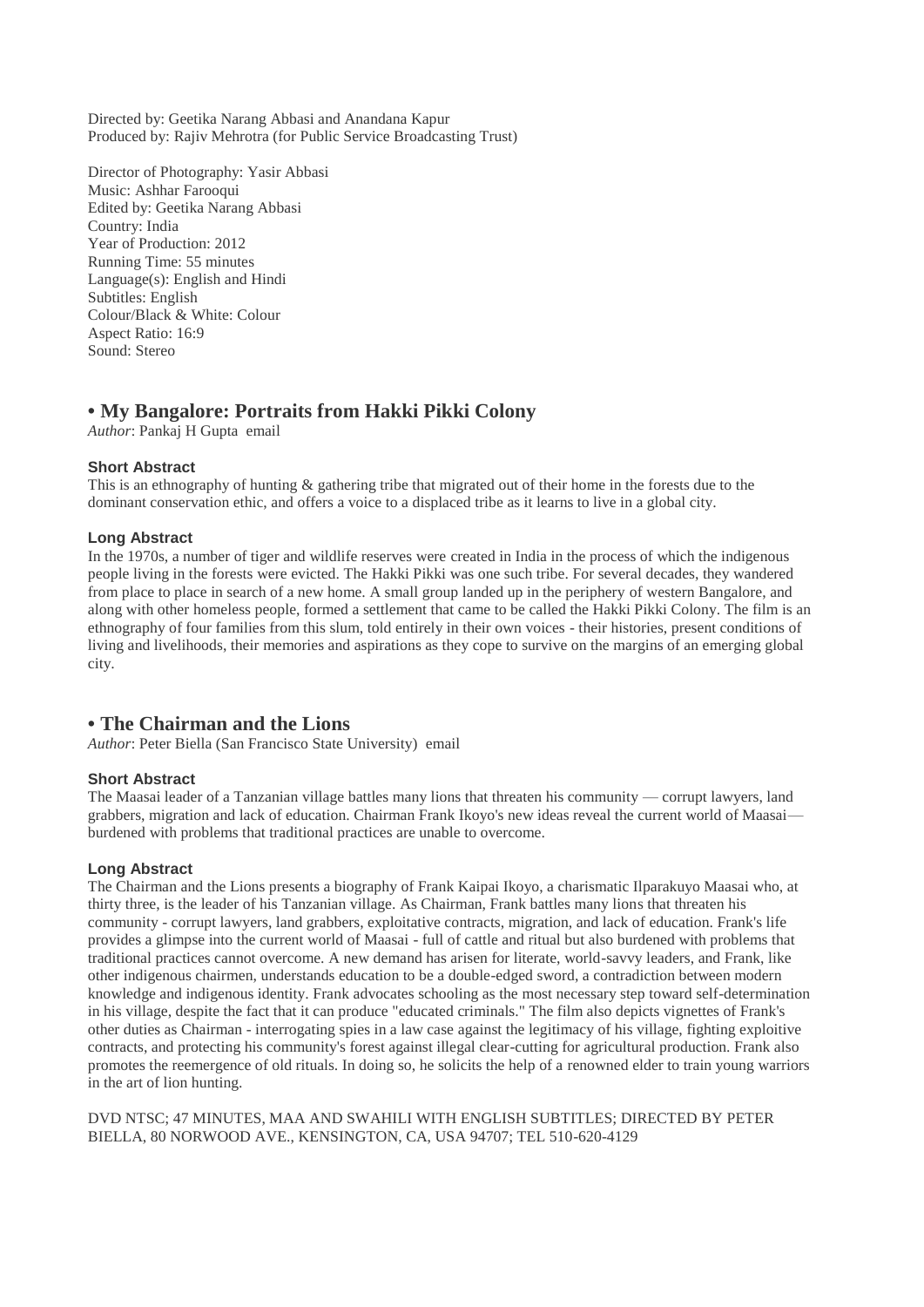## **• Voices from the Tundra - The Last of the Yukagirs**

*Author*: Edwin Trommelen email

#### **Short Abstract**

In the north east of Siberia live the Tundra Yukagirs, a nomadic people of reindeer herders. Only 63 of them still speak the Yukagir language. The Amsterdam linguist Cecilia Odé travels to the Yukagirs in order to capture their language and preserve it for posterity.

#### **Long Abstract**

Cecilia's journey contains all basic ingredients needed for a fascinating and inspiring documentary: a devoted person who considers the recording of the vanishing language as a life task; the for westerners totally unknown way of life of the Yukagirs in the extreme Siberian cold; touching moments like the dedicated singing old-timers and the children in school learning the language with very limited materials; the romantics of lassos and reindeer herds and nomads tents on the ice.

But the strongest asset of this film is the heart-warming friendship, which developed between Cecilia and the Yukagirs. This friendship allows the filmmakers to enter the Yukagir community in an unforced manner and to gain access to the hearts of the people. Trust and confidence is such a necessary tool for a genuine portrait and for showing how these extraordinary people live their lives in distant Siberia, and it makes it possible to speak frankly with them about their disappearing language, their traditional way of live and their efforts to keep their culture alive.

Duration: 66 minutes Language: Russian, Dutch, Yukagir Subtitles: English Year of Production: 2012

### **• Duniya Juyi Juyi / How Life Goes**

*Author*: Hannah Hoechner (University of Oxford) email

#### **Short Abstract**

The almajirai live as traditional Qur'anic students in northern Nigeria. Nine almajirai from Kano State have been trained to write the script for this film, to do most of the acting, to handle the camera, and to give the stage directions. This film shows their views and experiences.

#### **Long Abstract**

The Hausa term almajiri derives from the Arabic al-muhajir, which means 'migrant'. Some people also say the syllable al stands for Allah, while ma stands for the Prophet Muhammad (S.A.W.), and jiri for the archangel Jibril. The almajirai are boys and young men from primary school age to their early twenties who have come to the cities and villages in Northern Nigeria to study the Holy Qur'an. The almajirai don't stay with their parents, most of whom reside in rural areas, but live with their Qur'anic teacher (malam).

Modern subjects do not form part of their curriculum. Instead, the almajirai learn to read, write, and recite the Holy Qur'an. During the lesson-free time, they earn their livelihood: Older students (gardi) do menial jobs and engage in petty trade or handicrafts. Younger students work as household helps, or beg for food and money on the streets, which makes them a highly visible feature of the urban landscape.

While many people hold strong views about the almajiri-system, sadly, the almajirai themselves are rarely listened to. This film hopes to offer an insight into their perspectives and concerns. Nine young people from three different Qur'anic schools in Kano State have been trained to write the script for this film, to do most of the acting, to handle the camera, and to give the stage directions. This film shows their views and experiences they made while living as almajirai in Kano.